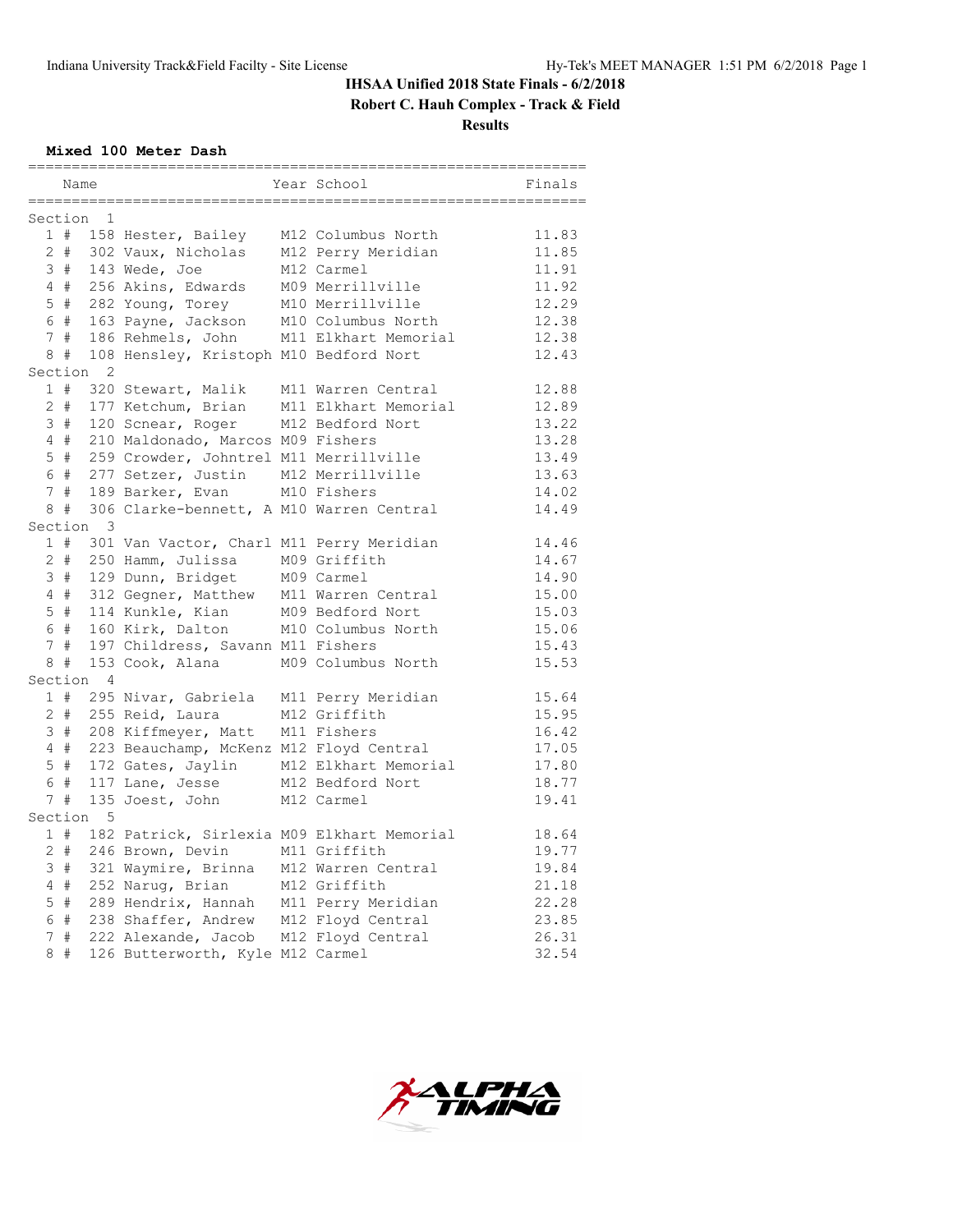**Robert C. Hauh Complex - Track & Field**

**Results**

**Mixed 400 Meter Dash**

|                        | Name   |                |                                            |  | Year School          | Finals  |
|------------------------|--------|----------------|--------------------------------------------|--|----------------------|---------|
| ------<br>Section<br>1 |        |                |                                            |  |                      |         |
|                        |        |                | 1 # 273 Parker, Korey                      |  | M10 Merrillville     | 53.03   |
|                        |        |                | 2 # 271 Navarro, Alex                      |  | M12 Merrillville     | 54.69   |
|                        |        |                | 3 # 127 Conway, Michael                    |  | M12 Carmel           | 55.13   |
|                        | 4#     |                | 156 Gill, Ross                             |  | M12 Columbus North   | 55.39   |
|                        | $5$ #  |                | 125 Blake, Joe                             |  | M12 Carmel           | 58.16   |
|                        | 6 #    |                | 318 Priso batoum, Eli M10 Warren Central   |  |                      | 59.39   |
|                        | 7#     |                | 180 Mota, Roberto                          |  | M12 Elkhart Memorial | 59.41   |
|                        | 8#     |                | 305 Clark, Tyler                           |  | M12 Warren Central   | 1:00.25 |
| Section                |        | 2              |                                            |  |                      |         |
|                        | 1#     |                | 168 Wilson, Max                            |  | M09 Columbus North   | 58.27   |
|                        |        |                | 2 # 178 Lehner, Tyler                      |  | M10 Elkhart Memorial | 58.77   |
|                        |        |                | 3 # 249 Diamond, Jake                      |  | M12 Griffith         | 1:00.10 |
|                        | 4#     |                | 241 Suer, Reid                             |  | M12 Floyd Central    | 1:01.64 |
|                        | $5$ #  |                | 101 Adkisson, Dominic M11 Bedford Nort     |  |                      | 1:02.30 |
|                        | 6 #    |                | 123 Storms, Peyton                         |  | M11 Bedford Nort     | 1:04.53 |
|                        | 7#     |                | 159 Holley, Josh                           |  | M12 Columbus North   | 1:05.14 |
|                        | 8#     |                | 216 Taulman, Nick                          |  | M11 Fishers          | 1:06.60 |
| Section 3              |        |                |                                            |  |                      |         |
|                        | 1#     |                | 107 Fitzpatrick, Tyle M10 Bedford Nort     |  |                      | 1:05.76 |
|                        | $2 \#$ |                | 173 Goldsborough, Jam M11 Elkhart Memorial |  |                      | 1:08.45 |
|                        | 3#     |                | 314 Holton, Lawrance                       |  | M12 Warren Central   | 1:10.90 |
|                        | 4#     |                | 275 Perosky, George                        |  | M12 Merrillville     | 1:13.65 |
|                        | $5$ #  |                | 232 Meunier, McKenna                       |  | M12 Floyd Central    | 1:13.84 |
|                        | 6 #    |                | 248 Cheairs, Kenyon                        |  | M10 Griffith         | 1:14.16 |
|                        | 7#     |                | 254 Perez, Vicky                           |  | M12 Griffith         | 1:15.23 |
|                        | 8#     |                | 283 Birge, Damon                           |  | M12 Perry Meridian   | 1:15.69 |
| Section                |        | $\overline{4}$ |                                            |  |                      |         |
|                        | 1#     |                | 225 Campbell, Avery                        |  | M09 Floyd Central    | 1:13.70 |
|                        | 2 #    |                | 202 Grater, Lauren                         |  | M11 Fishers          | 1:16.25 |
|                        | 3#     |                | 190 Beaty, Safina                          |  | M12 Fishers          | 1:17.16 |
|                        | 4#     |                | 195 Bridgeforth, Kell M10 Fishers          |  |                      | 1:17.56 |
|                        | 5#     |                | 315 Miller, Gilbert                        |  | M10 Warren Central   | 1:19.53 |
|                        | 6 #    |                | 166 Watts, Randall                         |  | M12 Columbus North   | 1:22.19 |
|                        | 7#     |                | 290 Hirlston, Ryan                         |  | M10 Perry Meridian   | 1:25.79 |
| 8                      | #      |                | 104 Brock, Anijo                           |  | M11 Bedford Nort     | 1:27.82 |
| Section                |        | 5              |                                            |  |                      |         |
|                        | 1#     |                | 188 Williams, Julian                       |  | M11 Elkhart Memorial | 1:22.66 |
|                        | $2 +$  |                | 246 Brown, Devin                           |  | M11 Griffith         | 1:25.01 |
| 3                      | #      |                | 139 Malek, Naveed                          |  | M12 Carmel           | 1:25.21 |
| 4                      | #      |                | 146 Young, Hannah                          |  | M11 Carmel           | 1:31.26 |
| 5                      | #      |                | 236 Schindler, Brayde M09 Floyd Central    |  |                      | 1:32.66 |
| 6                      | $\#$   |                | 293 Kreuzman, Abigail M10 Perry Meridian   |  |                      | 1:39.08 |
| 7                      | $\#$   |                | 264 Haymon, James                          |  | M09 Merrillville     | 1:41.52 |
| 8                      | $\#$   |                | 292 Kavanaugh, Caroli M12 Perry Meridian   |  |                      | 1:58.97 |

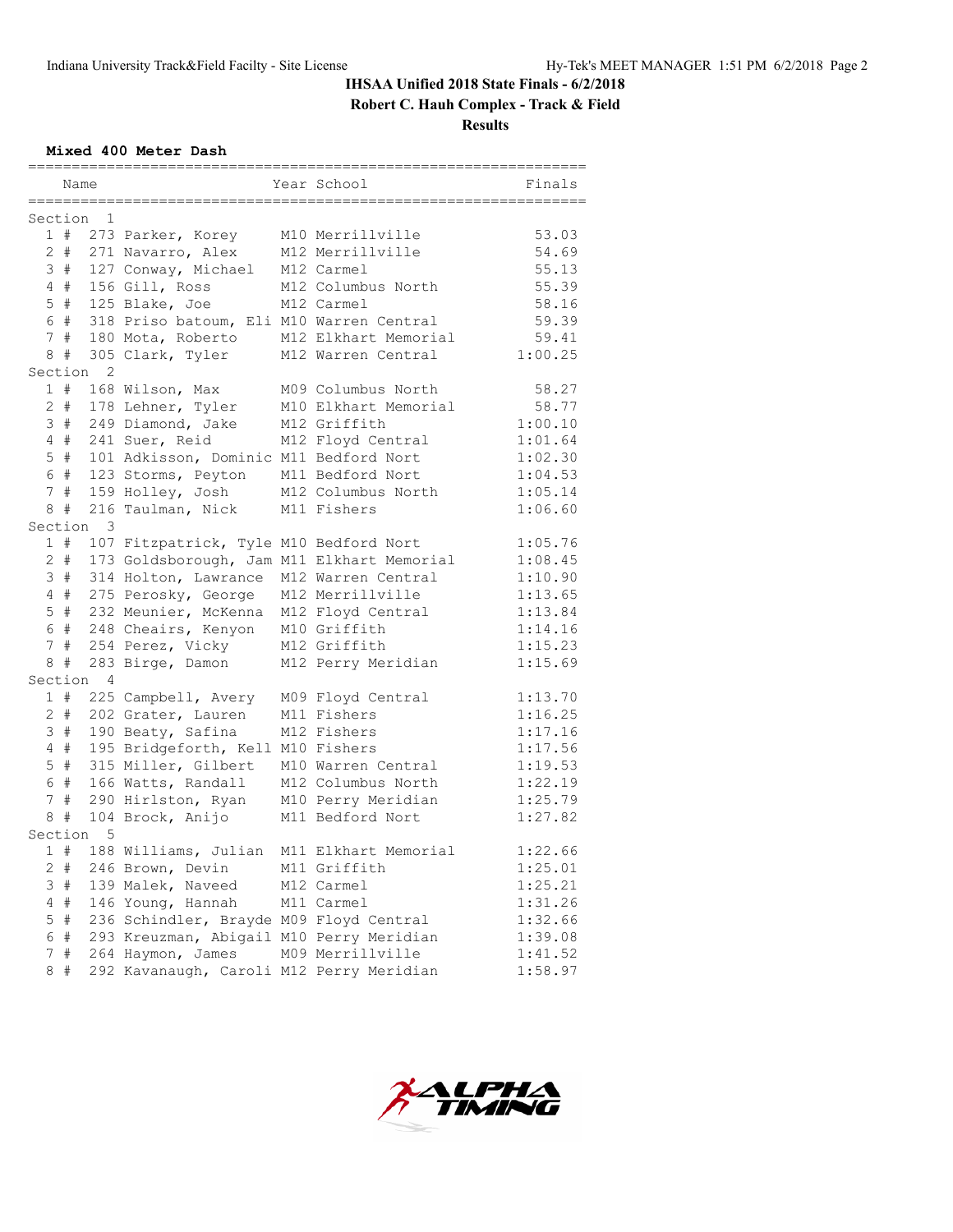**Robert C. Hauh Complex - Track & Field**

**Results**

#### **Mixed 4x100 Meter Relay**

================================================================ School Finals ================================================================ Section 1<br>1 Elkhart Memorial 'B' 1 Elkhart Memorial 'B' 1:01.33 1) #171 Fine, Trinity 09 2) #176 Kersten, Emily 09 3) #183 Ponce-Acevedo, Tatiana 10 4) #184 Ponce-Acevedo, Viviana 10 2 Columbus North 'B'  $1:02.39$  2 Columbus North 'B' 1:02.39 1) #152 Castaneda, Marisol 09 2) #151 Borger, Jenna 12 3) #153 Cook, Alana 09 4) #165 Tynan, Liz 12 3 Carmel 'B' 1:04.20 1) #138 Lam, Whitney 11 2) #140 Piha, Liz 09 3) #128 Daggett, Megan 10 4) #137 Katayayan, Anisha 12 4 Fishers 'B' 1:05.94 1) #200 Dale, Lindsay 11 2) #201 Godleski, Laura 12 3) #220 Wills, Ariana 11 4) #209 Maahs, Libby 10 5 Bedford North Lawrence 'B' 1:06.43 1) #122 Standifer, Haley 10 2) #116 Lane, Jenna 12 3) #102 Anderson, Allison 10 4) #121 Siedl, Kaiti 12 Section 2<br>1 Merrillville 'B' 1 Merrillville 'B' 1:07.31 1) #258 Butts, Imani 11 2) #265 Haymon, JaQuisha 10 3) #272 Norwood, Shaiana 10 4) #274 Perosky, Caitlyn 10 2 Warren Central 'B' 1:10.90 1) #322 Westerfield, Shelby 10 2) #311 Garrison, Kimberly 12 3) #319 Roton, Angel 12 4) #306 Clarke-bennett, Ayanna 10 3 Perry Meridian 'B' 1:10.95 1) #297 Ray, Emily 12 2) #284 Bromund, Stefka 10 3) #294 Monroe, Natalie 12 4) #296 Pipes, Savanna 10 -- Floyd Central 'B' X1:20.14 1) #227 Gibson, Kylie 12 2) #231 Melton, Hannah 12 3) #228 Henderson, Janice 12 4) #240 Stocksdale, Hallie 09 Section 3 1 Merrillville 'A' 50.24 1) #256 Akins, Edwards 09 2) #259 Crowder, Johntrell 11 3) #276 Pope, Dontrell 12 4) #277 Setzer, Justin 12 2 Fishers 'A' 50.43 1) #205 Ibey, Josh 10 2) #207 Jackson, Timothy 12 3) #213 Rosario-Crespo, Alex 11 4) #215 Smith, Jack 11 3 Bedford North Lawrence 'A' 50.58 1) #108 Hensley, Kristopher 10 2) #123 Storms, Peyton 11 3) #112 Johnson, Ian 11 4) #103 Branham, Gavin 10 4 Columbus North 'A' 52.12 1) #159 Holley, Josh 12 2) #156 Gill, Ross 12 3) #148 Ashcroft, Anthony 10 4) #150 Boldrey, Matt 12 5 Elkhart Memorial 'A' 52.46 1) #186 Rehmels, John 11 2) #181 Mullins, Logan 11 3) #173 Goldsborough, James 11 4) #188 Williams, Julian 11 Section 4 1 Perry Meridian 'A' 52.59 1) #301 Van Vactor, Charles 11 2) #288 Harris, Raylin 12

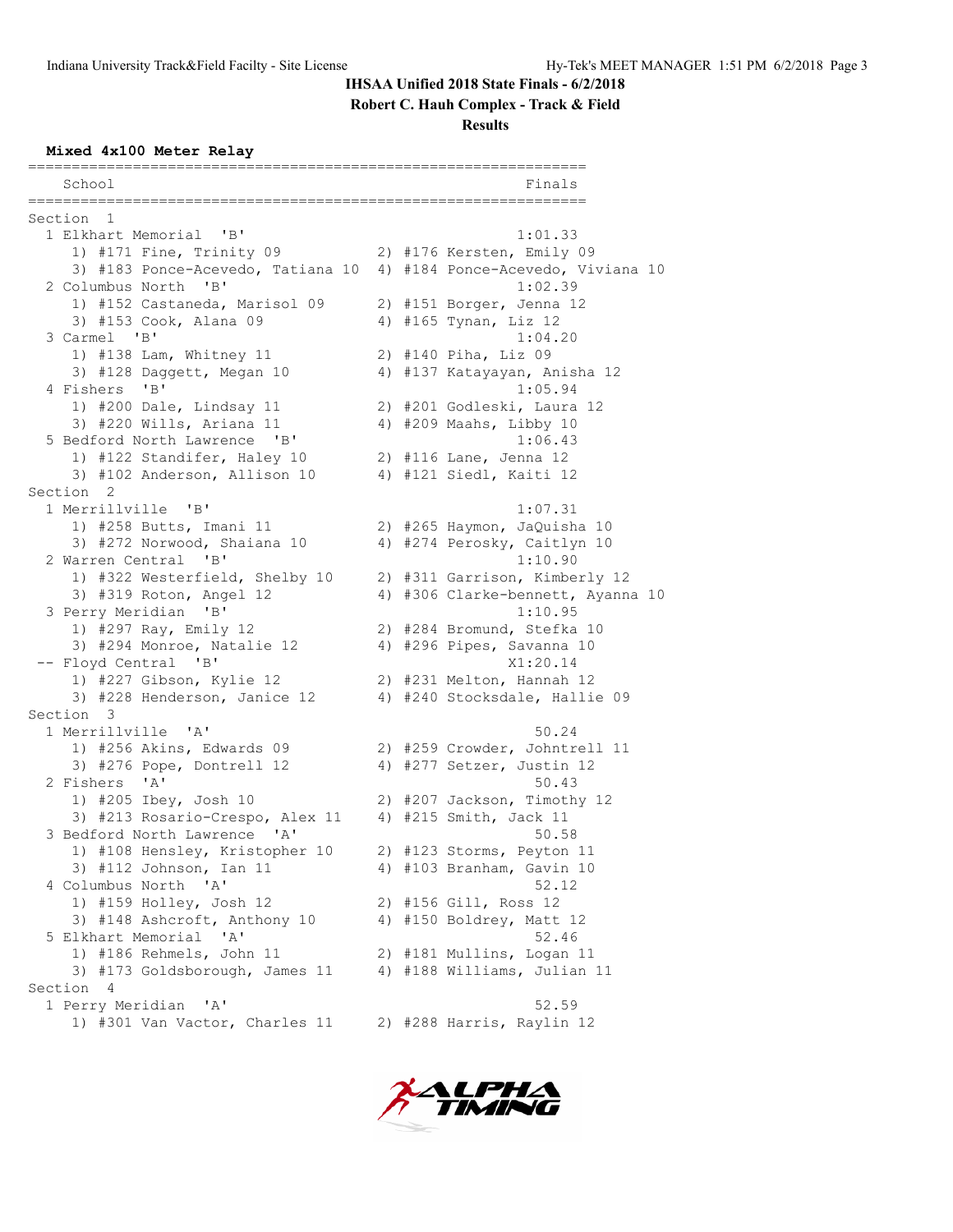**Robert C. Hauh Complex - Track & Field**

**Results**

# **....Mixed 4x100 Meter Relay**

| 3) #287 Hardcastle, Tyler 12 | 4) #302 Vaux, Nicholas 12         |  |
|------------------------------|-----------------------------------|--|
| 2 Warren Central 'A'         | 54.01                             |  |
| 1) #314 Holton, Lawrance 12  | 2) #305 Clark, Tyler 12           |  |
| 3) #309 Dao, Branson 09      | 4) #320 Stewart, Malik 11         |  |
| 3 Griffith 'A'               | 58.58                             |  |
| 1) #245 Bobos, Cameron 12    | 2) #248 Cheairs, Kenyon 10        |  |
| $3)$ #249 Diamond, Jake 12   | 4) #253 Negron-Hilliard, Jalen 10 |  |
| 4 Carmel 'A'                 | 58.72                             |  |
| 1) #133 Herod, Michael 10    | 2) #139 Malek, Naveed 12          |  |
| 3) #143 Wede, Joe 12         | 4) #127 Conway, Michael 12        |  |
| 5 Floyd Central 'A'          | 1:05.89                           |  |
| 1) #243 Yochum, Ryan 12      | 2) #226 Deluca, Mac 09            |  |
| 3) #239 Shaffer, Zack 12     | 4) #224 Brown, Eligh 09           |  |
|                              |                                   |  |

**Mixed Long Jump**

| Year School Finals<br>Name                                                      |              |
|---------------------------------------------------------------------------------|--------------|
| Flight 1                                                                        |              |
| 1 # 181 Mullins, Logan M11 Elkhart Memorial 20-06.00<br>18-07.25 19-05.25 20-06 |              |
| 2 # 280 Williams, Malachi M10 Merrillville<br>19-07 19-11.50 19-10              | $19 - 11.50$ |
| 3 # 125 Blake, Joe M12 Carmel<br>18-07 19-11.25 FOUL                            | $19 - 11.25$ |
| 4 # 207 Jackson, Timothy M12 Fishers<br>18-01.75 19-09.25 FOUL                  | $19 - 09.25$ |
| 5 # 158 Hester, Bailey M12 Columbus North<br>18-03.75 18-08.25 18-01            | $18 - 08.25$ |
| 6 # 150 Boldrey, Matt M12 Columbus North 17-11.50<br>17-04.75 17-11.50 FOUL     |              |
| 7 # 260 Croy, Michael M11 Merrillville<br>17-06.75  17-06.50  FOUL              | $17 - 06.75$ |
| 8 # 103 Branham, Gavin M10 Bedford Nort<br>17-04.75 FOUL 16-02.25               | $17 - 04.75$ |
| Flight 2                                                                        |              |
| 1 # 245 Bobos, Cameron M12 Griffith<br>15-09.50 16-03 17-02.25                  | $17 - 02.25$ |
| 2 # 180 Mota, Roberto M12 Elkhart Memorial<br>15-06.50 16-01.25 16-08.50        | $16 - 08.50$ |
| 3 # 112 Johnson, Ian M11 Bedford Nort<br>$15 - 02.75$ $14 - 07$ $14 - 09$       | $15 - 02.75$ |
| 4 # 213 Rosario-Crespo, A M11 Fishers<br>13-09 14-10 15-00                      | $15 - 00.00$ |
| 5 # 288 Harris, Raylin M12 Perry Meridian<br>13-01.25 13-06.50 14-04.50         | $14 - 04.50$ |
| 6 # 136 Johnson, Lauren M12 Carmel<br>13-01.75 12-11.25 12-10.50                | $13 - 01.75$ |
| 7 # 232 Meunier, McKenna M12 Floyd Central<br>12-00.50 12-05.25 12-03.50        | $12 - 05.25$ |

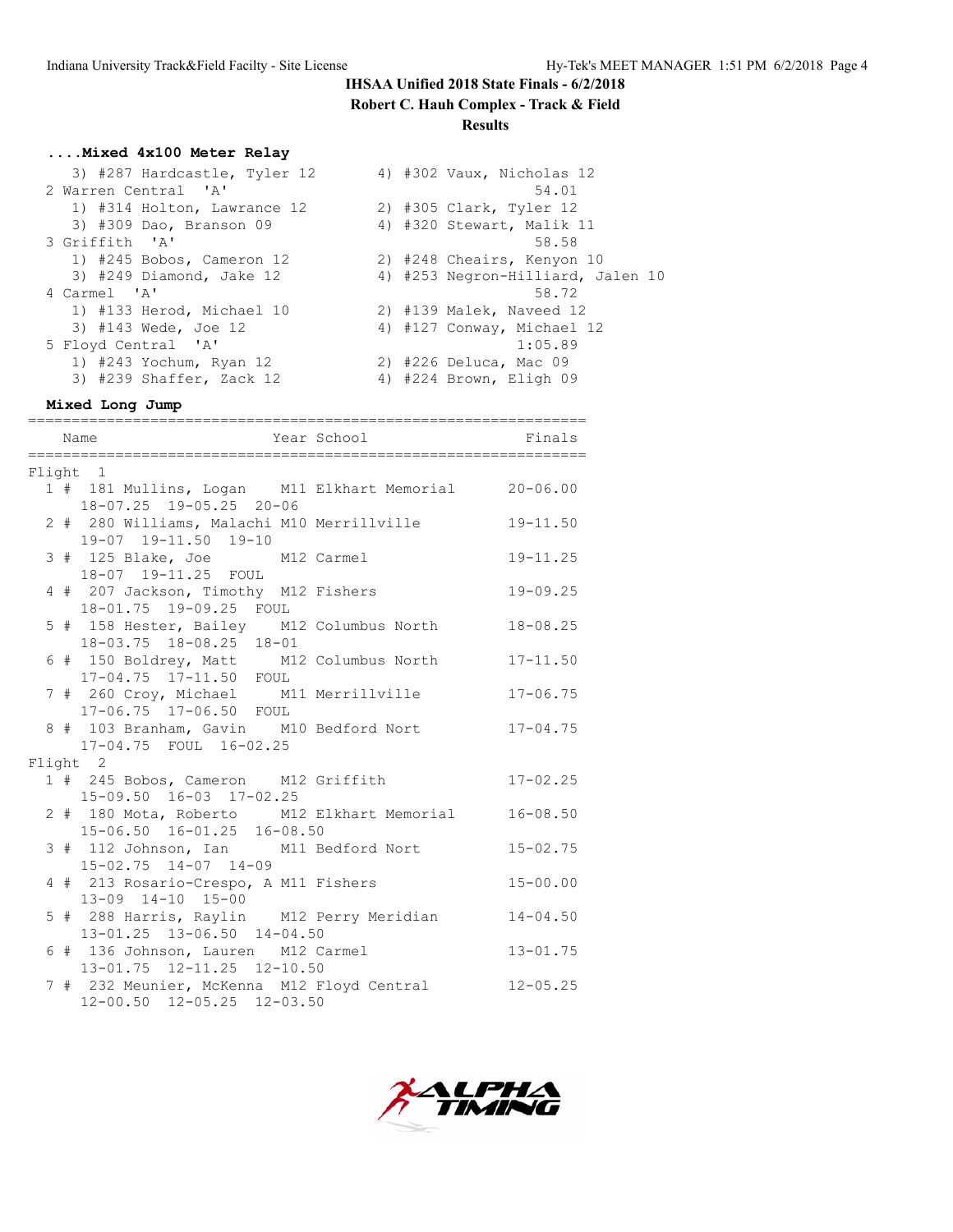**Robert C. Hauh Complex - Track & Field**

**Results**

|  | Mixed Long Jump                                                                       |              |
|--|---------------------------------------------------------------------------------------|--------------|
|  | 8 # 102 Anderson, Allison M10 Bedford Nort 11-07.50<br>11-07.50 11-07.50 11-04.50     |              |
|  | Flight 3                                                                              |              |
|  | 1 # 220 Wills, Ariana M11 Fishers                                                     | $14 - 06.25$ |
|  | 12-11 12-09 14-06.25<br>2 # 317 Peterson, Charles M12 Warren Central 12-11.50         |              |
|  | 10-02.25 12-03.50 12-11.50<br>3 # 184 Ponce-Acevedo, Vi M10 Elkhart Memorial 12-01.00 |              |
|  | $11-04$ $11-01.75$ $12-01$<br>4 # 255 Reid, Laura M12 Griffith                        | $11 - 08.00$ |
|  | $11-02.50$ $11-05$ $11-08$                                                            |              |
|  | 5 # 148 Ashcroft, Anthony M10 Columbus North 11-04.25<br>11-02.25 11-04.25 10-03.50   |              |
|  | 6 # 230 Mazza, Delaney M12 Floyd Central 11-02.25<br>FOUL 11-00.50 11-02.25           |              |
|  | 7 # 253 Negron-Hilliard, M10 Griffith<br>$9-09.50$ $10-02.50$ $10-08$                 | $10 - 08.00$ |
|  | Flight 4                                                                              |              |
|  | 1 # 224 Brown, Eligh M09 Floyd Central 9-02.25                                        |              |
|  | 7-09.75 9-02.25 FOUL                                                                  |              |
|  | 2 # 115 Kyger, Byron M09 Bedford Nort<br>$7-11.50$ $8-08.75$ $7-11.50$                | $8 - 08.75$  |
|  | 3 # 154 Dwyer, James M11 Columbus North 8-05.50<br>8-05.50 8-00 7-03.50               |              |
|  | 4 # 316 Pedigo, Mark M12 Warren Central 8-03.00<br>$8 - 00$ $7 - 11.25$ $8 - 03$      |              |
|  | 5 # 138 Lam, Whitney M11 Carmel<br>$8 - 01.75$ $6 - 10$ $7 - 06.50$                   | $8 - 01.75$  |
|  | 6 # 236 Schindler, Brayde M09 Floyd Central 7-07.50                                   |              |
|  | $7-06$ $7-07.50$ $6-05.75$<br>7 # 182 Patrick, Sirlexia M09 Elkhart Memorial 5-11.00  |              |
|  | $5-05.75$ $5-11$ $5-00.50$                                                            |              |
|  | Flight 5                                                                              |              |
|  | 1 # 315 Miller, Gilbert M10 Warren Central 58-05.50<br>$7-05.75$ $7-00$ $8-05.50$     |              |
|  | 2 # 214 Schooley, Colin M10 Fishers<br>$6 - 07$ $6 - 08$ $7 - 04.50$                  | $7 - 04.50$  |
|  | 3 # 247 Cheairs, Darius M11 Griffith<br>$5-08.25$ $7-04$ $6-05.25$                    | $7 - 04.00$  |
|  | 4 # 275 Perosky, George M12 Merrillville 7-02.25                                      |              |
|  | 7-02.25 FOUL 7-01<br>5 # 278 Shirley, Savannah M12 Merrillville                       | $7 - 00.50$  |
|  | $7-00.50$ 6-03.75 6-09.75<br>6 # 312 Gegner, Matthew M11 Warren Central               | $6 - 06.25$  |
|  | $3 - 00$ $5 - 02$ $6 - 06.25$<br>7 # 145 Wilt, Mavkenzie M11 Carmel                   | $6 - 03.25$  |
|  | $5-03.25$ $6-03.25$ $5-09.50$                                                         |              |
|  | 8 # 289 Hendrix, Hannah M11 Perry Meridian<br>$4-00.50$ $3-10.75$ $4-05$              | $4 - 05.00$  |

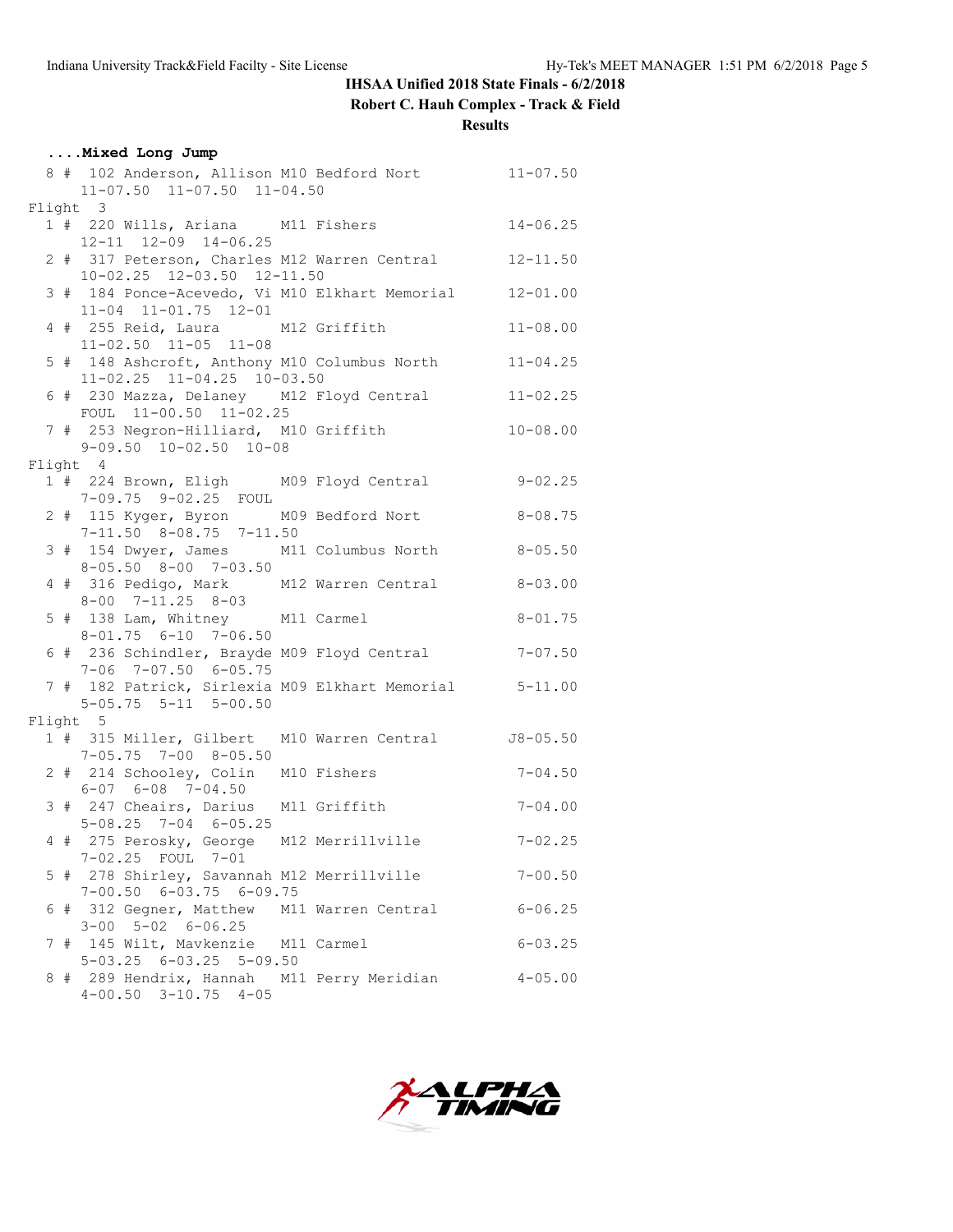**Robert C. Hauh Complex - Track & Field**

**Results**

**Mixed Shot Put**

|  | Flight 1                                                                               |              |
|--|----------------------------------------------------------------------------------------|--------------|
|  |                                                                                        |              |
|  | 1 # 130 Frey, Jack M12 Carmel 49-04.25<br>49-04.25 46-05.50 45-00                      |              |
|  | 2 # 110 Jackson, Samuel M12 Bedford Nort 47-03.75                                      |              |
|  | 44-02.50 47-03.75 45-03                                                                |              |
|  | 3 # 157 Greenlee, Davin M12 Columbus North 43-06.00                                    |              |
|  | $41 - 00.25$ $42 - 03$ $43 - 06$                                                       |              |
|  |                                                                                        | $41 - 11.25$ |
|  | 4 # 134 Holden, Tim M12 Carmel<br>41-11.25 41-10.50 41-10                              |              |
|  | 5 # 199 Dale, Leyton M10 Fishers 41-10.50                                              |              |
|  | $41-10.50$ $40-05.50$ $40-02.50$                                                       |              |
|  | 6 # 147 Algee, Noah M11 Columbus North 41-02.75                                        |              |
|  | 38-00 41-02.75 39-06.75                                                                |              |
|  | 7 # 170 Elonich, Preston M12 Elkhart Memorial 39-10.00                                 |              |
|  | $37-07.25$ $37-09.25$ $39-10$                                                          |              |
|  | 8 # 266 Jones, Justyn M10 Merrillville                                                 | $39 - 05.75$ |
|  | $38-00.25$ $39-05.75$ $36-08.50$                                                       |              |
|  | Flight 2                                                                               |              |
|  | 1 # 241 Suer, Reid M12 Floyd Central 40-01.50                                          |              |
|  | 37-02.75 39-10 40-01.50                                                                |              |
|  | 2 # 160 Kirk, Dalton M10 Columbus North                                                | $39 - 02.50$ |
|  | 37-06.25 FOUL 39-02.50                                                                 |              |
|  | 3 # 262 Djukic, Nico M10 Merrillville 35-11.75<br>33-07.75 35-06.75 35-11.75           |              |
|  |                                                                                        |              |
|  | 4 # 286 Hagemeier, Brenna M11 Perry Meridian 35-07.25<br>$35-07.25$ $34-04$ $34-11.50$ |              |
|  | 5 # 115 Kyger, Byron M09 Bedford Nort                                                  | $33 - 06.75$ |
|  | 33-06.75 33-03 32-04                                                                   |              |
|  | 6 # 316 Pedigo, Mark M12 Warren Central 32-08.75                                       |              |
|  | $32 - 08.75$ $32 - 02$ $30 - 01$                                                       |              |
|  | 7 # 250 Hamm, Julissa M09 Griffith                                                     | $31 - 01.50$ |
|  |                                                                                        |              |
|  |                                                                                        | $29 - 06.75$ |
|  | 28-08 29-06.75 26-05.50                                                                |              |
|  | Flight 3                                                                               |              |
|  | 1 # 243 Yochum, Ryan M12 Floyd Central 34-10.75                                        |              |
|  | 32-09.50 33-10.50 34-10.75                                                             |              |
|  | 2 # 237 Schuley, Evan M09 Floyd Central 27-05.00                                       |              |
|  | 26-05.25 27-05 25-11.50                                                                |              |
|  | 3 # 281 Woods, Ronald M12 Merrillville                                                 | $27 - 00.25$ |
|  | 27-00.25 23-03.75 24-11                                                                |              |
|  | 4 # 119 New, Robyn M10 Bedford Nort                                                    | $25 - 08.50$ |
|  | 25-07.25 25-02.75 25-08.50                                                             |              |
|  | 5 # 131 Froeming, Jason M09 Carmel                                                     | $25 - 06.25$ |
|  | 21-02.75 25-06.25 25-05.25                                                             |              |
|  | 6 # 174 Hill, Carson M12 Elkhart Memorial 25-02.50                                     |              |
|  | 25-02.50 24-06.50 24-01.75                                                             |              |